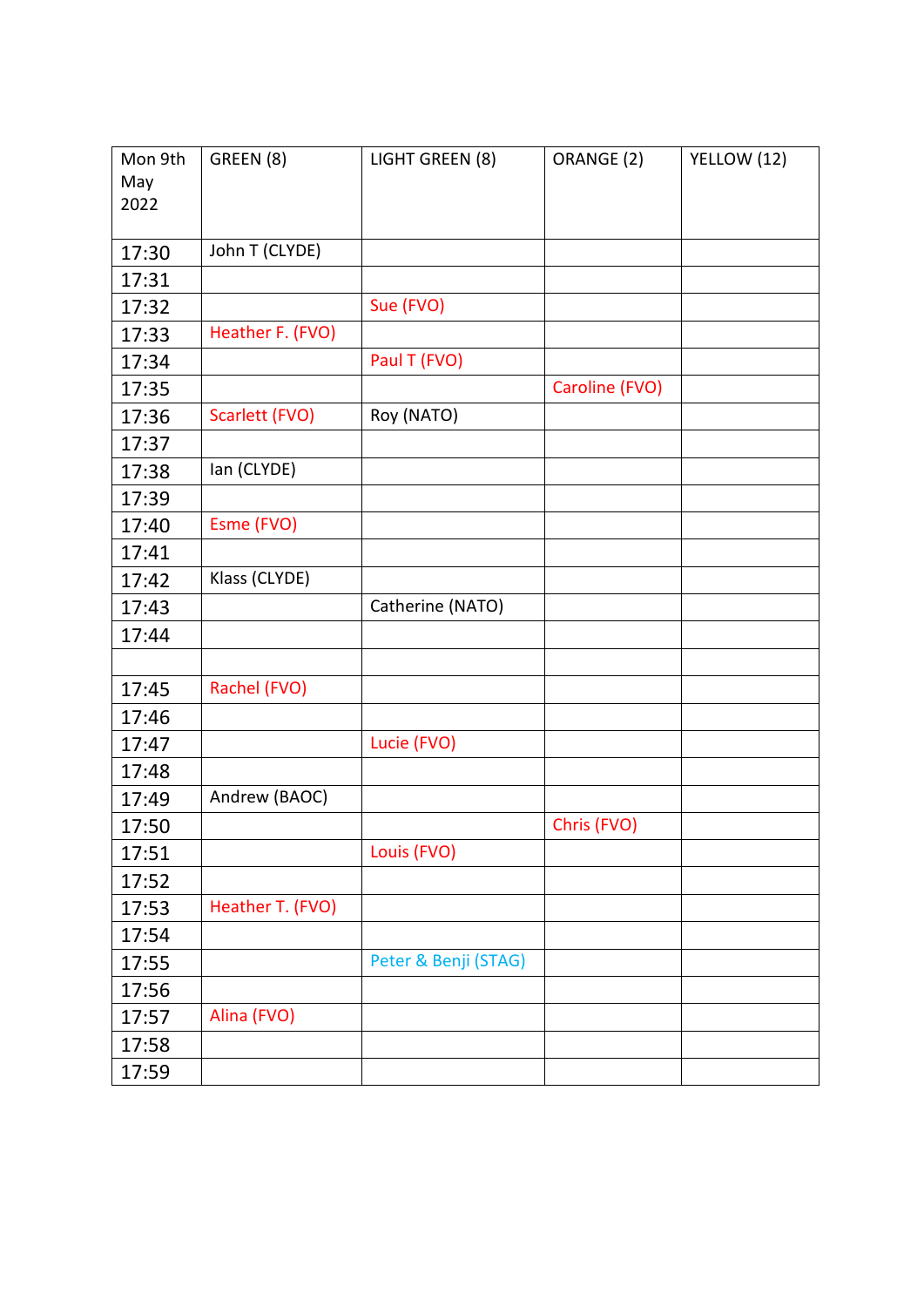|       | <b>GREEN (12)</b>    | LIGHT GREEN (6) | ORANGE | <b>YELLOW</b> |
|-------|----------------------|-----------------|--------|---------------|
| 18:00 |                      | Lynn (STAG)     |        |               |
| 18:01 |                      | Neil (FVO)      |        |               |
| 18:02 | Jo S. (STAG)         |                 |        |               |
| 18:03 | Ben P. (FVO)         |                 |        |               |
| 18:04 | <b>Velina (STAG)</b> |                 |        |               |
| 18:05 |                      | Grace (FVO)     |        |               |
| 18:06 | Sam (FVO)            |                 |        |               |
| 18:07 |                      | Kate (FVO)      |        |               |
| 18:08 | Simon (FVO)          |                 |        |               |
| 18:09 |                      | Alexander (FVO) |        |               |
| 18:10 | Jamie (FVO)          |                 |        |               |
| 18:11 |                      |                 |        |               |
| 18:12 | Eilidh (FVO)         |                 |        |               |
| 18:13 |                      |                 |        |               |
| 18:14 | <b>Beccy (FVO)</b>   |                 |        |               |
|       |                      |                 |        |               |
| 18:15 | Freyja (STAG)        |                 |        |               |
| 18:16 |                      |                 |        |               |
| 18:17 | Alastair (CLYDE)     |                 |        |               |
| 18:18 |                      |                 |        |               |
| 18:19 | Sara (STAG)          |                 |        |               |
| 18:20 |                      |                 |        |               |
| 18:21 |                      |                 |        |               |
| 18:22 |                      |                 |        |               |
| 18:23 |                      | Erinn (STAG)    |        |               |
| 18:24 |                      |                 |        |               |
| 18:25 |                      |                 |        |               |
| 18:26 |                      |                 |        |               |
| 18:27 | Ceana (STAG)         |                 |        |               |
| 18:28 |                      |                 |        |               |
| 18:29 |                      |                 |        |               |